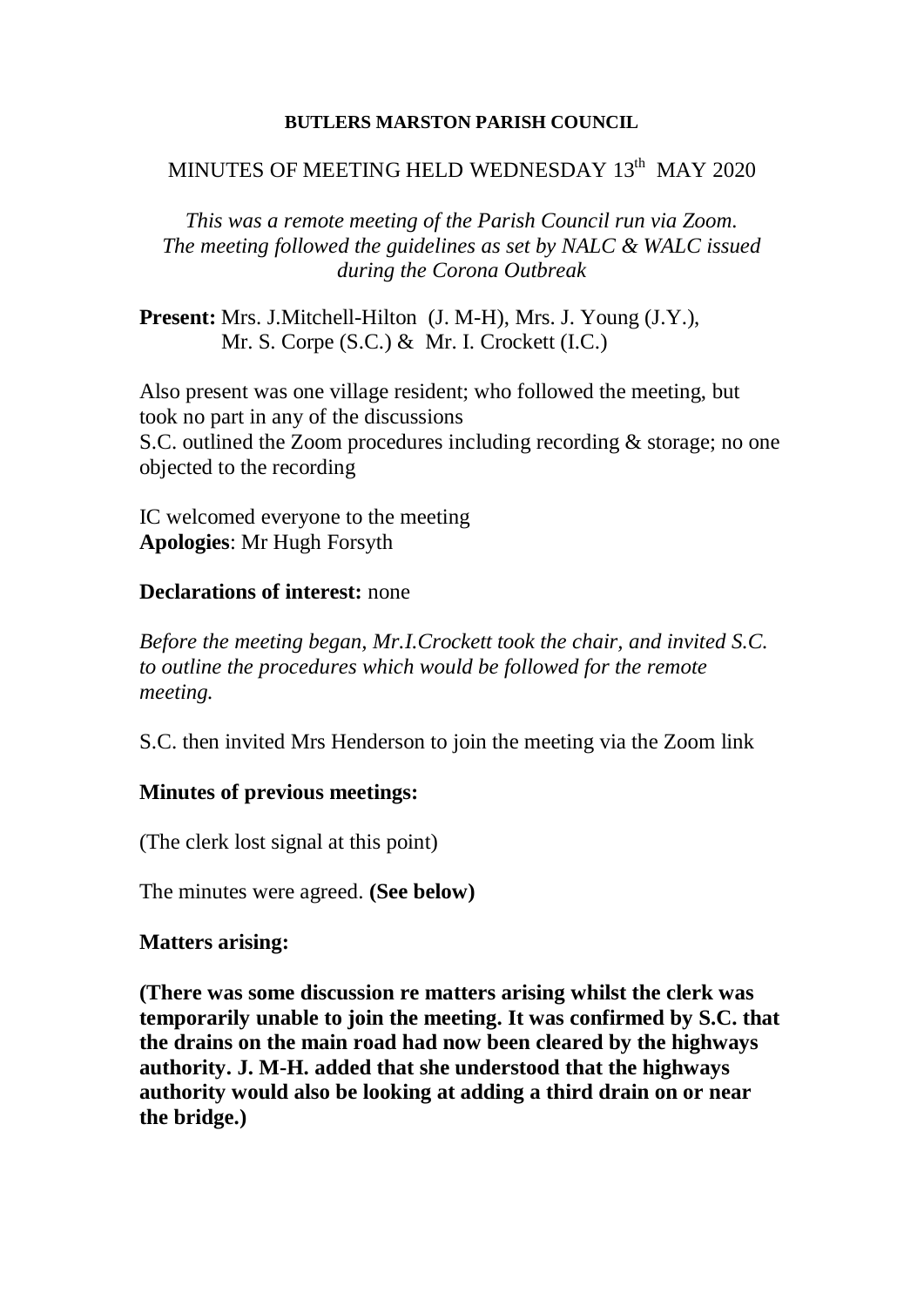## **The clerk then rejoined the meeting**

Clerk reported that he had been advised that W.C.C. had inspected the possible new bus stop site. It was necessary to talk to the road traffic safety team, and W.C.C. will need to postpone further investigations, until the current (corona virus) situation improves.

### **Correspondence :**

The clerk had received notification from S.D.C. that planning permission for change of use for Mr. Faulkner's barns on Kennel Hill of use had been granted.

(Application number 20/00767/COUQ)

A planning application re the sewerage plant in Kineton had been circulated to see if there were any comments to be made; and if a meeting was necessary.

(Application number 20/01113/COUNTY)

### **Finance ;**

The following items of expenditure were agreed unanimously:

| Item of expenditure      | Amount | Proposed/seconded |
|--------------------------|--------|-------------------|
| <b>WALC</b> subscription | £105   | $J. M-H/IC.$      |
| 2020/2021.               |        |                   |
| Zoom fees                | £14.39 | $J.Y.J.M-H.$      |

### **Annual Governance & Accountability return (AGAR) 2019/2020:**

Copies of the annual accounts had been received by all councillors. There were no questions at this stage. There will be sufficient "reserves" to cover any unforseen expenditure – C£1,400.

The clerk reported that the accounts and A.G.A.R. forms were with the Internal Auditor and would be available for the next meeting.

The clerk advised that B.M.P.C. met the criteria for completion of a Certificate of Exemption. The clerk advised that the certificate should be signed and submitted to the external auditor with supporting paperwork. A copy of the certificate would be displayed in the notice board and published on the village website.

S.C. proposed, and J.Y. seconded that the certificate be signed and submitted. This was agreed unanimously.

The clerk will liaise with I.C. re signing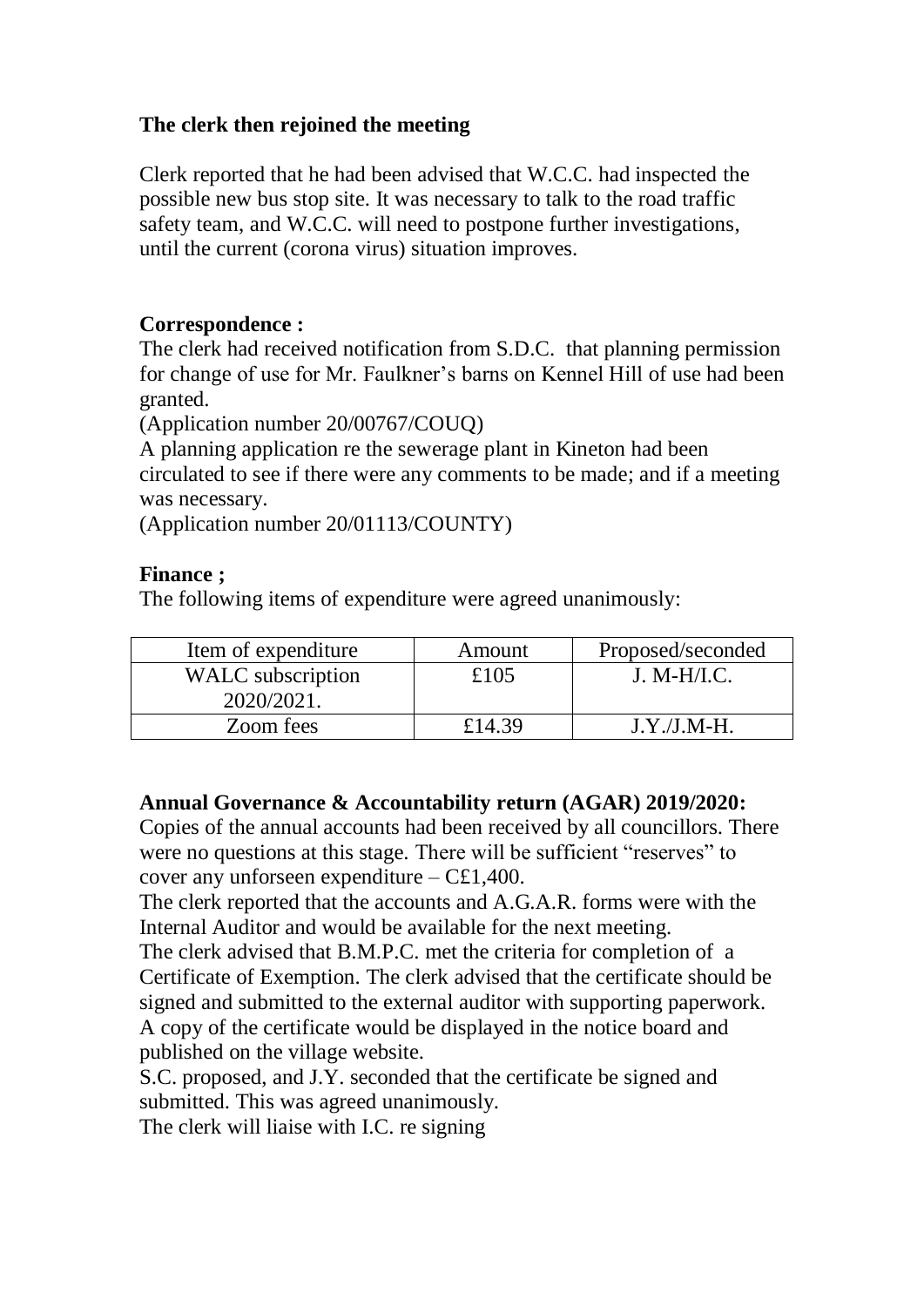**(At this point, J.Y. mentioned that it had not been recorded that the minutes be signed, this had happened when the clerk had been absent from the meeting. It was proposed by SC, seconded by JY, and agreed by all that the minutes be approved and signed). The clerk will liaise with I.C. to sign the minutes.**

## **Co-option of Parish Councillor:**

The clerk advised that there were two candidates for co-option. Four information packs had been distributed. One applicant had advised the clerk that they would not be applying.

The clerk confirmed that cooption can be made at a remote meeting and due process had been followed to allow for co-option.

The returning officer at Stratford D.C. had been advised of the casual vacancy, and a public notice to this effect had been displayed on the noticeboard and website.

The returning officer had subsequently advised the clerk that no election had been called for and that the Parish Council could now proceed to coopt. A notice to this effect had been displayed on the website and noticeboard.

Application details had been sent to three village residents and two applications had been received.

Details of the two applicants had been distributed by the clerk prior to the meeting.

## **BMPC then went into a private session (break out room) for discussions and vote on which candidate to co-opt. S.C. confirmed when the meeting had moved to a private session.**

### **The open BMPC meeting then resumed.**

I.C. confirmed that Mr. Hugh Forsyth had been co-opted. The clerk will advise the two candidates immediately following the meeting. The result of the co-option will be published in the minutes in due course. The clerk will contact Mr Forsyth re completion of the necessary paperwork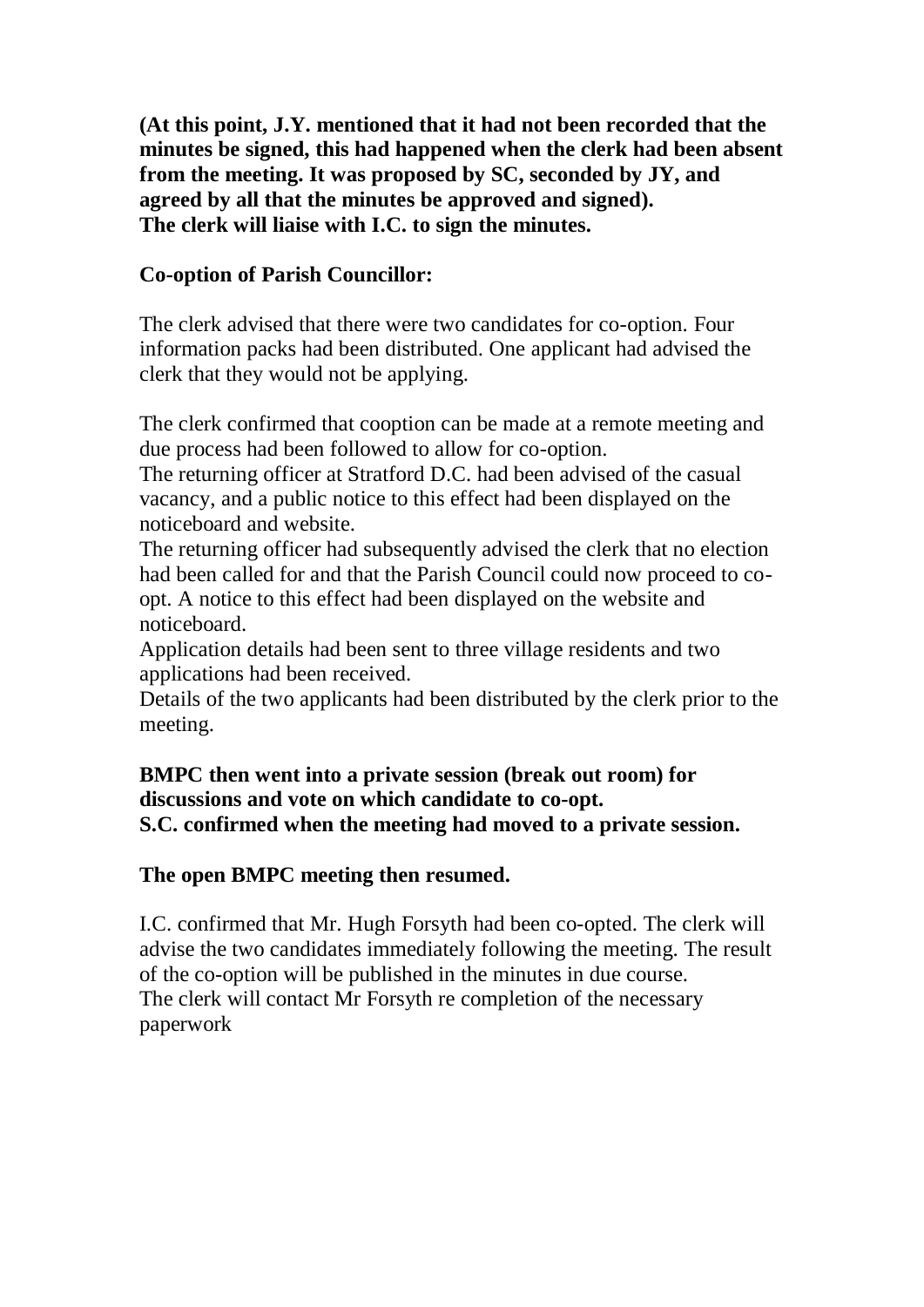## **Annual Parish Assembly Meeting (A.P.A.M.)**

Clerk explained that emergency legislation had **not** exempted A.P.A.M.s from the requirement to be held by  $1<sup>st</sup>$  June.

However, central government had prohibited public meetings.

Advice from NALC and WALC was that A.P.A.M.s should NOT be held; and should be postponed until government t advice was that public meetings could be held.

J.M.-H asked if a remote A.P.A.M. could be held. The clerk advised that as not everyone could join a remote meeting this was not an option.

SC asked if there were any penalties for failing to have an A.P.A.M. The clerk advised that there were no penalties

Clerk advised that A.P.A.M. should be postponed (indefinitely) until the situation improves. This was agreed.

J.Y. asked re annual meeting of B.M.P.C.

S.C. advised that BMPC *could* have a meeting to vote chair. J.M-H suggested that this be on the agenda for the next meeting. The clerk will include this on the agenda.

# **For Information Only :**

J.M-H asked about the continuing use of bus stop for a book exchange. Public use has meant that the bus stop is too full. Situation needs managing, and asked if B.M.P.C. should become involved.

Following discussion agreed to leave it to individuals to decide what to do until lockdown over.

S.C. suggested putting discussion of the bus shelter and phone box on agenda for the next meeting.

## **Date of next meeting:**

Wednesday  $15<sup>th</sup>$  July @ 7:30 pm – by Zoom if necessary.

The meeting closed at 8:19 p.m

It was agreed to cancel BMPCs Zoom subscription and renew for next meeting.